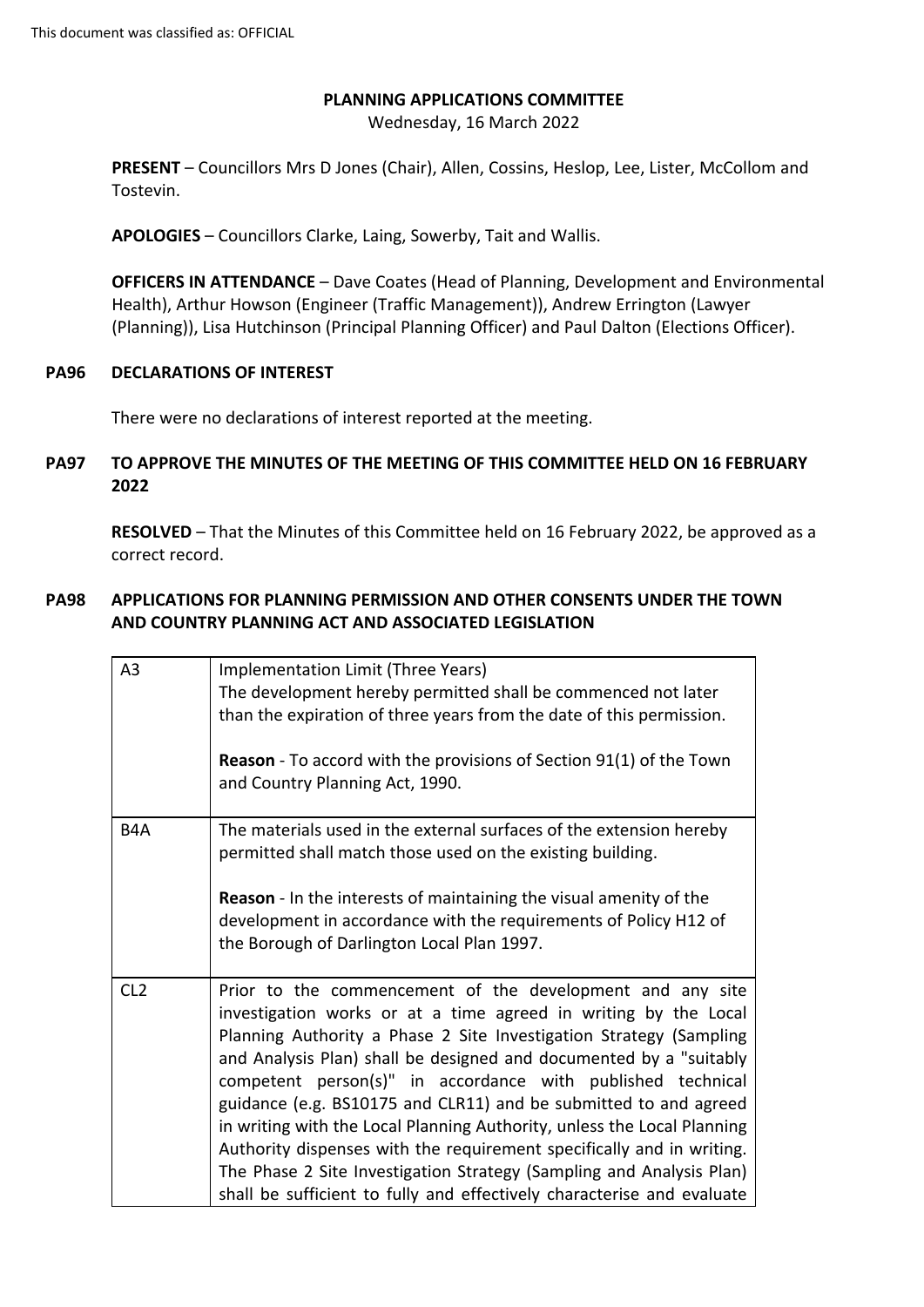|                 | the nature and extent of any potential contamination sources,<br>hazards and impacts. No alterations to the agreed Phase 2 Site<br>Investigation Strategy or associated works shall be carried out<br>without the prior written agreement of the Local Planning Authority.<br><b>Reason</b> - The site may be contaminated as a result of past or current<br>uses and/or is within 250 metres of a site which has been landfilled<br>and the Local Planning Authority wishes to ensure that the proposed<br>development can be implemented and occupied with adequate<br>regard to environmental and public protection.                                                                                                                                                                                                                                                                                                                                                                                                                                                                                                                         |
|-----------------|-------------------------------------------------------------------------------------------------------------------------------------------------------------------------------------------------------------------------------------------------------------------------------------------------------------------------------------------------------------------------------------------------------------------------------------------------------------------------------------------------------------------------------------------------------------------------------------------------------------------------------------------------------------------------------------------------------------------------------------------------------------------------------------------------------------------------------------------------------------------------------------------------------------------------------------------------------------------------------------------------------------------------------------------------------------------------------------------------------------------------------------------------|
| CL <sub>3</sub> | Prior to the commencement of the development or at a time agreed<br>in writing by the Local Planning Authority a Phase 2 Site Investigation<br>works shall be conducted, supervised and documented by a "suitably<br>competent person(s)" and carried out in accordance with the<br>approved Phase 2 Site Investigation Strategy (Sampling and Analysis<br>Plan). A Phase 2 Site Investigation and Risk Assessment Report<br>prepared by a "suitably competent person(s)", in accordance with<br>published technical guidance (e.g. BS10175 and CLR11) and shall be<br>submitted to and agreed in writing with the Local Planning Authority<br>unless the Local Planning Authority dispenses with the requirement<br>specifically and in writing.                                                                                                                                                                                                                                                                                                                                                                                               |
|                 | <b>Reason</b> - The site may be contaminated as a result of past or current<br>uses and/or is within 250 metres of a site which has been landfilled<br>and the Local Planning Authority wishes to ensure that the proposed<br>development can be implemented and occupied with adequate<br>regard to environmental and public protection.                                                                                                                                                                                                                                                                                                                                                                                                                                                                                                                                                                                                                                                                                                                                                                                                       |
| CL <sub>4</sub> | Prior to the commencement of the development or at a time agreed<br>in writing by the Local Planning Authority a Phase 3 Remediation and<br>Verification Strategy shall be prepared by a "suitably competent<br>person(s)" to address all human health and environmental risks<br>associated with contamination identified in the Phase 2 Site<br>Investigation and Risk Assessment. The Remediation and Verification<br>Strategy which shall include an options appraisal and ensure that the<br>site is suitable for its new use, and shall be submitted to and agreed<br>in writing with the Local Planning Authority, unless the Local Planning<br>Authority dispenses with the requirement specifically and in writing.<br>No alterations to the Remediation and Verification Strategy or<br>associated works shall be carried out without the prior written<br>agreement of the Local Planning Authority.<br>The Phase 3 Remediation and Verification works shall be conducted,<br>supervised and documented by a "suitably competent person(s)" and<br>in accordance with the approved Phase 3 Remediation and<br>Verification Strategy. |
|                 | <b>Reason</b> - The site may be contaminated as a result of past or current<br>uses and/or is within 250 metres of a site which has been landfilled                                                                                                                                                                                                                                                                                                                                                                                                                                                                                                                                                                                                                                                                                                                                                                                                                                                                                                                                                                                             |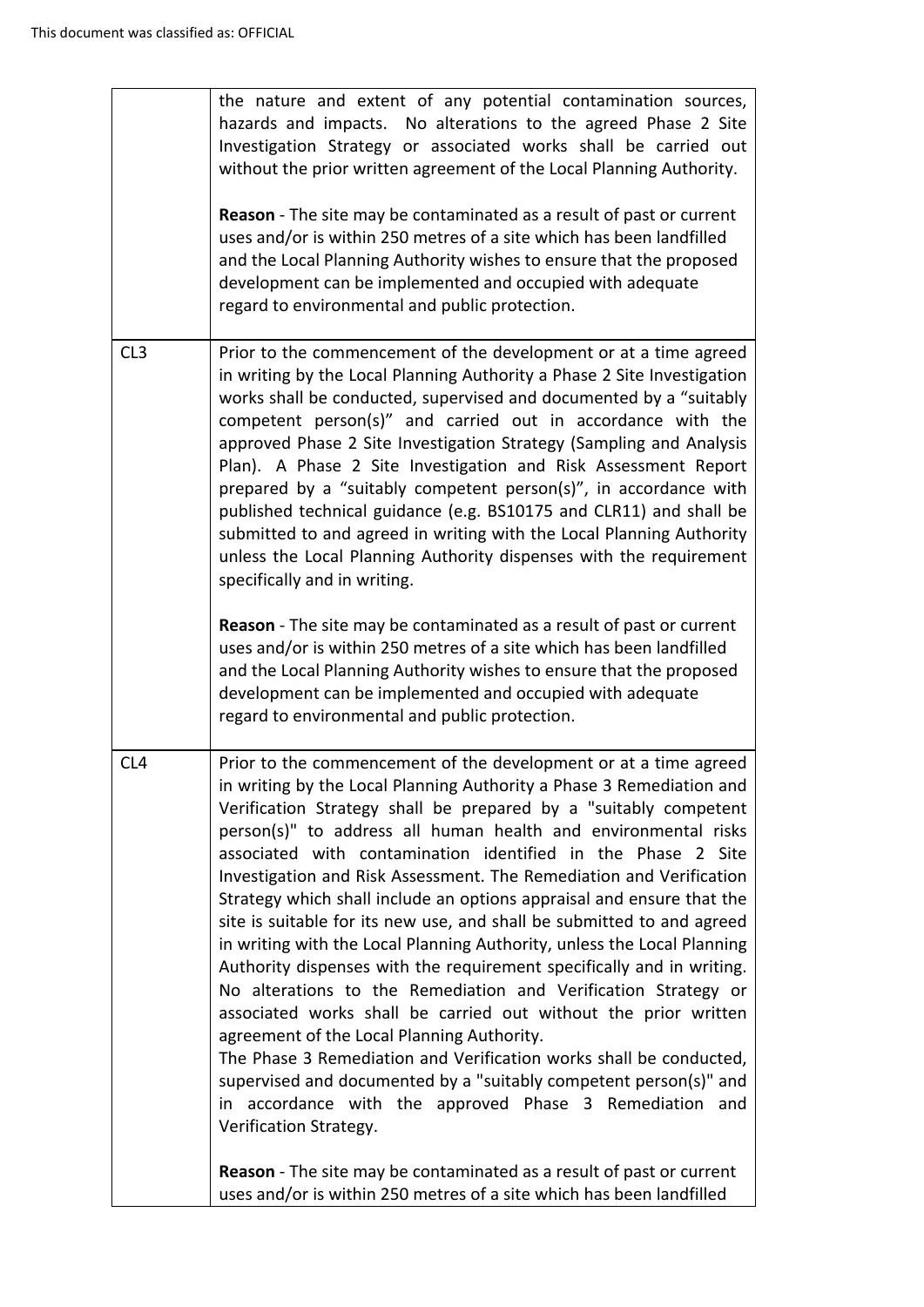|                 | and the Local Planning Authority wishes to ensure that the proposed<br>development can be implemented and occupied with adequate<br>regard to environmental and public protection.                                                                                                                                                                                                                                                                                                                                                                                                                                                                                                                                                                                                                                                                                                                                                                                                                                                                                                                                                                           |
|-----------------|--------------------------------------------------------------------------------------------------------------------------------------------------------------------------------------------------------------------------------------------------------------------------------------------------------------------------------------------------------------------------------------------------------------------------------------------------------------------------------------------------------------------------------------------------------------------------------------------------------------------------------------------------------------------------------------------------------------------------------------------------------------------------------------------------------------------------------------------------------------------------------------------------------------------------------------------------------------------------------------------------------------------------------------------------------------------------------------------------------------------------------------------------------------|
| CL5             | Any contamination not considered in the Phase 3 Remediation and<br>Verification Strategy, but identified during subsequent<br>construction/remediation works shall be subject to further risk<br>assessment and remediation proposals agreed in writing with the<br>Local Planning Authority and the development completed in<br>accordance with any further agreed amended specification of works.                                                                                                                                                                                                                                                                                                                                                                                                                                                                                                                                                                                                                                                                                                                                                          |
|                 | Reason - The site may be contaminated as a result of past or current<br>uses and/or is within 250 metres of a site which has been landfilled<br>and the Local Planning Authority wishes to ensure that the proposed<br>development can be implemented and occupied with adequate<br>regard to environmental and public protection.                                                                                                                                                                                                                                                                                                                                                                                                                                                                                                                                                                                                                                                                                                                                                                                                                           |
| CL <sub>6</sub> | A Phase 4 Verification and Completion Report shall be complied and<br>reported by a "suitably competent person(s)", documenting the<br>purpose, objectives, investigation and risk assessment findings,<br>remediation methodologies and validation results obtained to<br>demonstrate the completeness and effectiveness of all approved<br>remediation works conducted. The Phase 4 Verification and<br>Completion Report and shall be submitted and agreed in writing with<br>the Local Planning Authority within 2-months of completion of the<br>development unless the Local Planning Authority dispenses with the<br>requirement specifically and in writing.<br>The development site or agreed phase of development site, shall not<br>be occupied until all of the approved investigation, risk assessment,<br>remediation and verification requirements relevant to the site (or<br>part thereof) have been completed, reported and approved in writing<br>by the Local Planning Authority.<br><b>Reason</b> - The site may be contaminated as a result of past or current<br>uses and/or is within 250 metres of a site which has been landfilled |
|                 | and the Local Planning Authority wishes to ensure that the proposed<br>development can be implemented and occupied with adequate<br>regard to environmental and public protection.                                                                                                                                                                                                                                                                                                                                                                                                                                                                                                                                                                                                                                                                                                                                                                                                                                                                                                                                                                           |

# **PA99 LAND OFF BOWMAN STREET, DARLINGTON**

**21/00869/FUL** - Erection of 4 no. three bed residential dwellings together with new access, car parking, boundary treatment, amenity space and associated works (amended plans received 11 January 2022 and 3 March 2022).

(In reaching its decision, the Committee took into consideration the Planning Officer's report (previously circulated), the nine letters of objection originally received, the withdrawal of the objections of two objectors following the submission of amended plans, and the views of the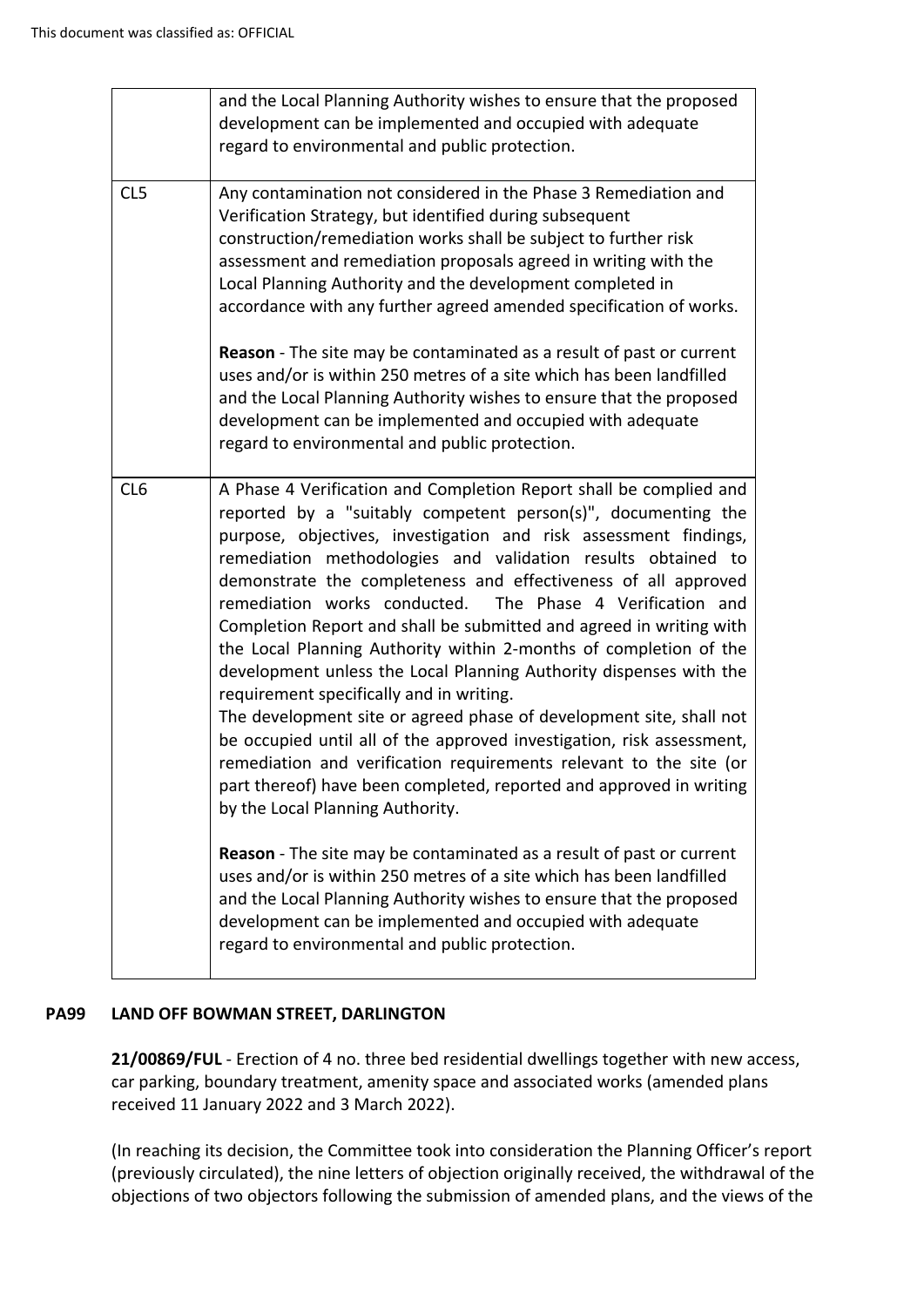Applicant and the Applicant's Agent, whom the Committee heard).

**RESOLVED** – That Planning Permission be granted subject to the following conditions:

- 1. A3 Implementation Limit (Three Years)
- 2. The development hereby permitted shall be carried out in accordance with the approved plans, as detailed below:
	- 1. Drawing Number 001 C Ground and First Floor Block Plans Inc Images
	- 2. Drawing Number 002 A Loft Floor and Roof Plan
	- 3. Drawing Number 9 1 Existing and Proposed Site Plans, Site Location and Boundaries
	- 4. Drawing Number 21 -1 Proposed Elevations
	- 5. Drawing Number 90 -1 Site Section Across Bowman Street
	- 6. Drawing Number 100 1 3D Imagery

**REASON** – To ensure the development is carried out in accordance with the planning permission

- 3. Prior to the commencement of the development, a site-specific Demolition and Construction Management Plan shall be submitted to and approved in writing by the Local Planning Authority. The plan[s] shall include the following, unless the Local Planning Authority dispenses with any requirement[s] specifically and in writing:
	- a) Dust Assessment Report which assesses the dust emission magnitude, the sensitivity of the area, risk of impacts and details of the dust control measures to be put in place during the demolition and construction phases of the development. The Dust Assessment Report shall take account of the guidance contained within the Institute of Air Quality Management "Guidance on the assessment of dust from demolition and construction" February 2014.
	- b) Methods for controlling noise and vibration during the demolition and construction phase and shall take account of the guidance contained within BS5228 "Code of Practice for noise and vibration control on construction and open sites".
	- c) Construction Traffic Routes, including parking areas for staff and visitors.
	- d) Details of wheel washing.
	- e) Road Maintenance.
	- f) Warning signage.

The development shall not be carried out otherwise in complete accordance with the approved Plan.

**REASON** - In the interests of residential amenity and highway safety

- 4. CL2 Phase 2 Site Investigation Strategy
- 5. CL3 Phase 2 Investigation Works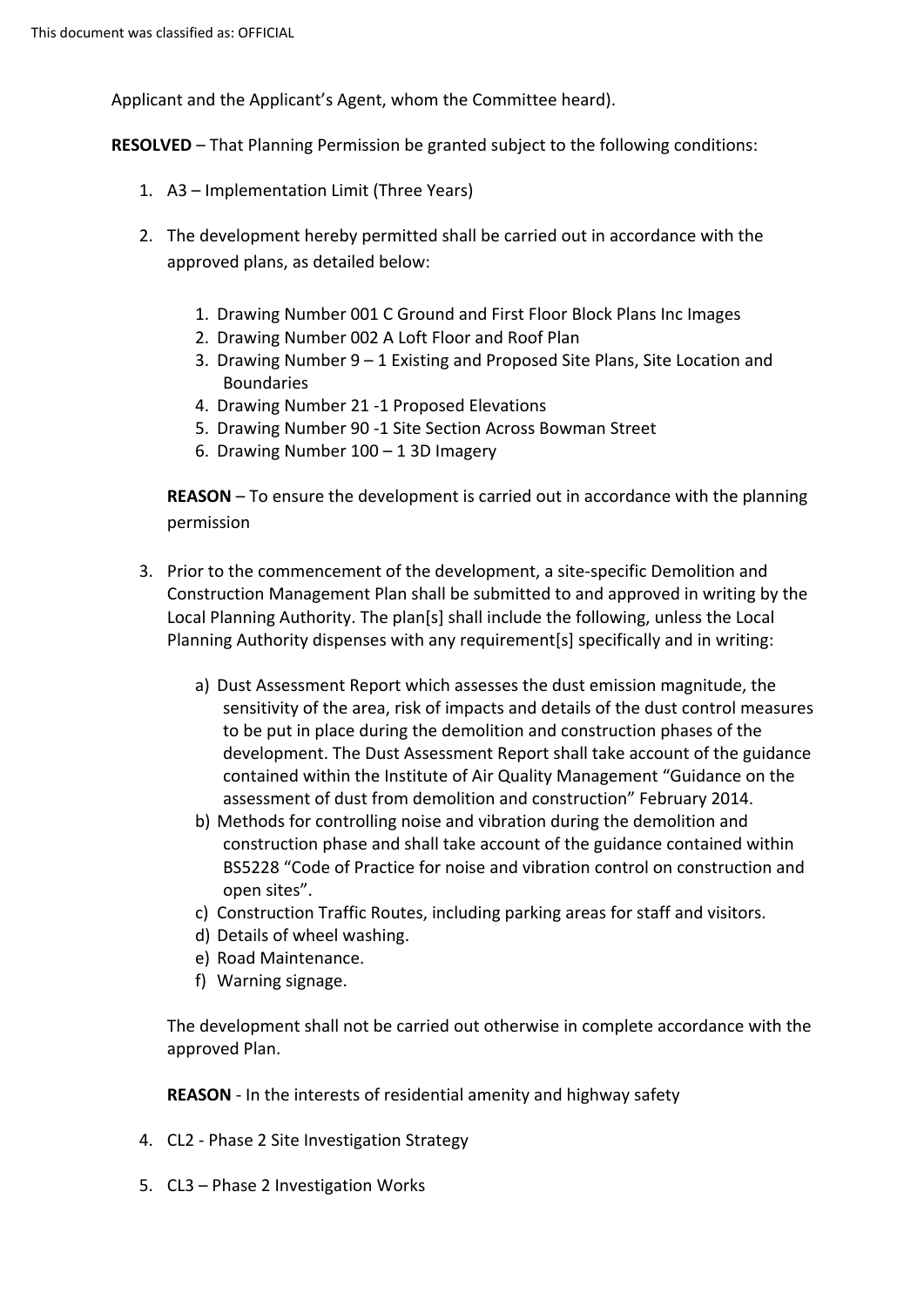- 6. CL4 Phase 3 Remediation and Verification Strategy
- 7. CL5 Construction/Remediation works
- 8. CL6 Phase 4 Verification and Completion Report
- 9. Notwithstanding the details shown on the approved plans, a landscaping scheme shall be submitted to, and approved in writing by, the Local Planning Authority prior to any works commencing and, upon approval of such schemes, it shall be fully implemented concurrently with the carrying out of the development, or within such extended period as may be agreed in writing by, the Local Planning Authority, and thereafter any trees or shrubs removed, dying, severely damaged or becoming seriously diseased shall be replaced, and the landscaping scheme maintained for a period of five years to the satisfaction of the Local Planning Authority.

**REASON** - To ensure a satisfactory appearance of the site and in the interests of the visual amenities of the area.

10. Notwithstanding the details shown on the approved plans, precise details of the car parking arrangements for the development, including the provision of disabled parking spaces, shall be submitted to and approved in writing by the Local Planning Authority. The development shall not be carried out otherwise than in complete accordance with the approved details and the car parking spaces shall be fully implemented and available to use prior to the first occupation of the development.

**REASON** - In the interests of providing adequate parking for people with mobility issues

11. Notwithstanding the details shown on the approved plans, precise details of the visibility splays at the vehicle access point onto the service lane shall be submitted to and approved in writing by the Local Planning Authority. The details shall also include the means of enclosure and sliding gate on the boundary with the service lane and across the access point. The development shall not be carried out otherwise than in complete accordance with the approved plans.

**REASON** - In the interests of highway safety.

12. Notwithstanding the details shown on the approved plans, the approved development shall incorporate four bird boxes into the site layout or design of the dwellings. The details of the bird boxes shall be submitted to and approved in writing, by the Local Planning Authority prior to the commencement of the development and they shall be remain in place during the lifetime of the development.

**REASON** - In the interests of the enhancing the ecological nature of the development and application site.

13. Prior to the commencement of the development, precise details of secure, covered, cycle parking provision for use by the occupants and visitors shall be submitted to and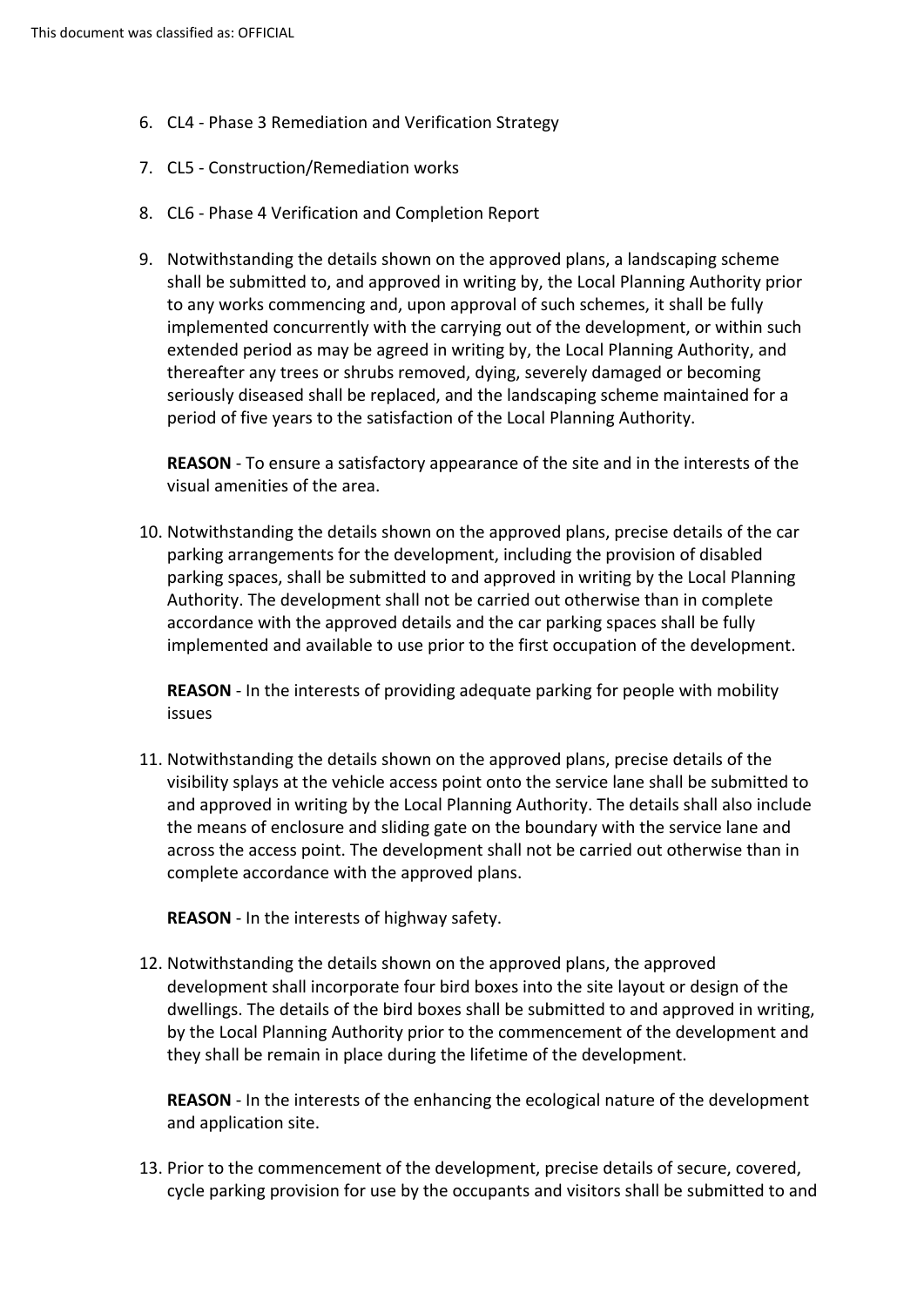approved in writing by the Local Planning Authority. The development shall not be carried out otherwise than in complete accordance with the approved details which shall be fully implemented and available for use prior to the first occupation of the development. The agreed details shall remain in place for the lifetime of the development.

**REASON** - In the interest of encouraging the use of sustainable modes of transport.

14. The development hereby approved shall not be carried out otherwise than in complete accordance with the materials palette contained within Page 9 of the document entitled "Design and Access Statement. Land to the rear of Harrowgate Hill Methodist Church. Darlington" Version 2 dated December 2021 and produced by Phoenix Design Man.

**REASON** - In the interests of the visual appearance of the development and the street scene.

15. No construction or demolition activities, including the use of plant and machinery, as well as deliveries to and from the site, shall take place outside the hours of 08.00- 18.00 Monday to Friday, 08.00-14.00 Saturday with no activities on Sunday or Bank/Public Holidays without the prior written permission of the Local Planning Authority.

**REASON** - In the interests of residential amenity.

16. The EV charging points shown on the approved plans shall be a minimum of a single phase 13 amp socket.

**REASON** - To ensure that the proposed development accords with Policy IN4 of the Darlington Borough Local Plan (2016 – 2036).

## **PA100 UNITS 4 AND 5, RED BARNES WAY, DARLINGTON, DL1 2RR**

**22/00008/FUL** - Change of Use from storage (unit 4) and former car valeting bay (unit 5) to car MOT station and repairs (sui generis), including demolition of dividing wall to create single unit and alterations to doors on northeast elevation.

(In reaching its decision, the Committee took into consideration the Planning Officer's report (previously circulated), three letters of representation received highlighting concerns around car parking and congestion on the private road, and the views of the Applicant, one Supporter and one Objector, whom the Committee heard).

**RESOLVED** – That Planning Permission be granted subject to the following conditions:

1. A3 Implementation Limit (Three Years)

The development hereby permitted shall be commenced not later than the expiration of three years from the date of this permission.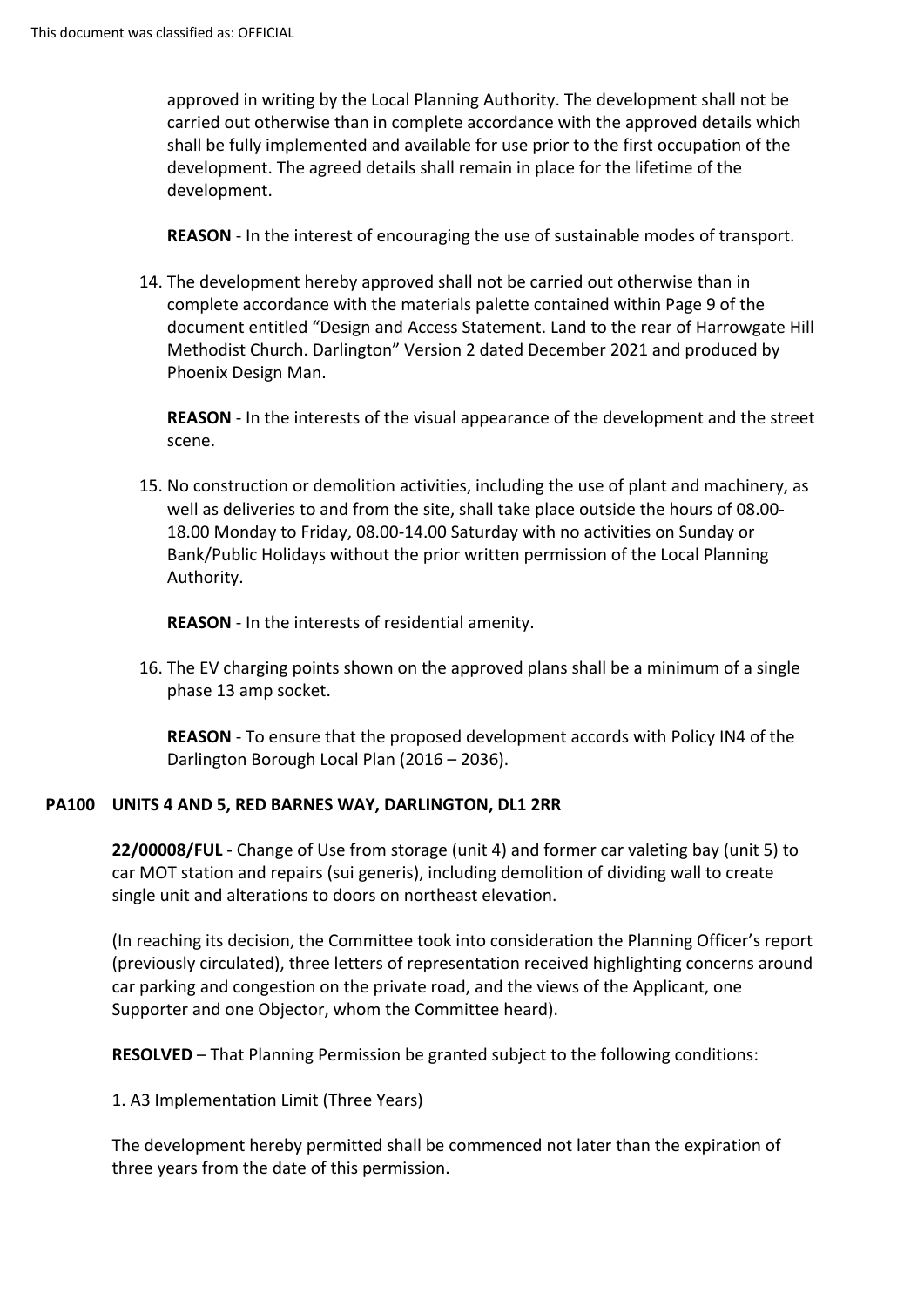**REASON** – To accord with the provisions of Section 91(1) of the Town and Country Planning Act, 1990.

2. The development hereby permitted shall be carried out in accordance with the approved plan, as detailed below:-

Drawing Number:-

- 63/P100 Existing Floor Plans
- 63/P200 Existing Elevations
- 63/P300 Proposed Floor Plans
- 63/P400 Proposed Elevations

**REASON** – To ensure the development is carried out in accordance with the planning permission.

#### **PA101 14 WOODVALE ROAD, DARLINGTON, DL3 8EZ**

**21/01333/FUL** - Erection of two storey side extension and insertion of bi-fold doors to rear elevation (as amended by plans received 04.02.22).

(In reaching its decision, the Committee took into consideration the Planning Officer's report (previously circulated), three objections initially received, a further two letters of objection received subsequent to the report being placed in the public domain, which were read to Members, and the views of the Applicant, whom the Committee heard).

**RESOLVED** – That Planning Permission be granted subject to the following conditions:

- 1. A3 Implementation Limit (3 years)
- 2. B4a (Materials)
- 3. The first floor windows formed in the eastern (side) elevation shall be obscure glazed and shall not be repaired or replaced other than with obscured glazing.

**REASON** - To prevent overlooking of the nearby premises.

4. The first floor window formed in the northern (rear) elevation shall be installed with 50% obscure glazing, in full accordance with the details as shown on drawing no. 2 Rev 1b, and shall not be repaired or replaced other than in full accordance with these details.

**REASON** - To prevent overlooking of the nearby premises.

5. The wooden gate with fixed panel above, as shown on drawing no. 2 Rev 1b, shall be provided prior to the extension to which it relates being occupied and thereafter it shall be retained permanently to limit the impact of the 'cantilever' on the character and appearance of both the application property and surrounding area.